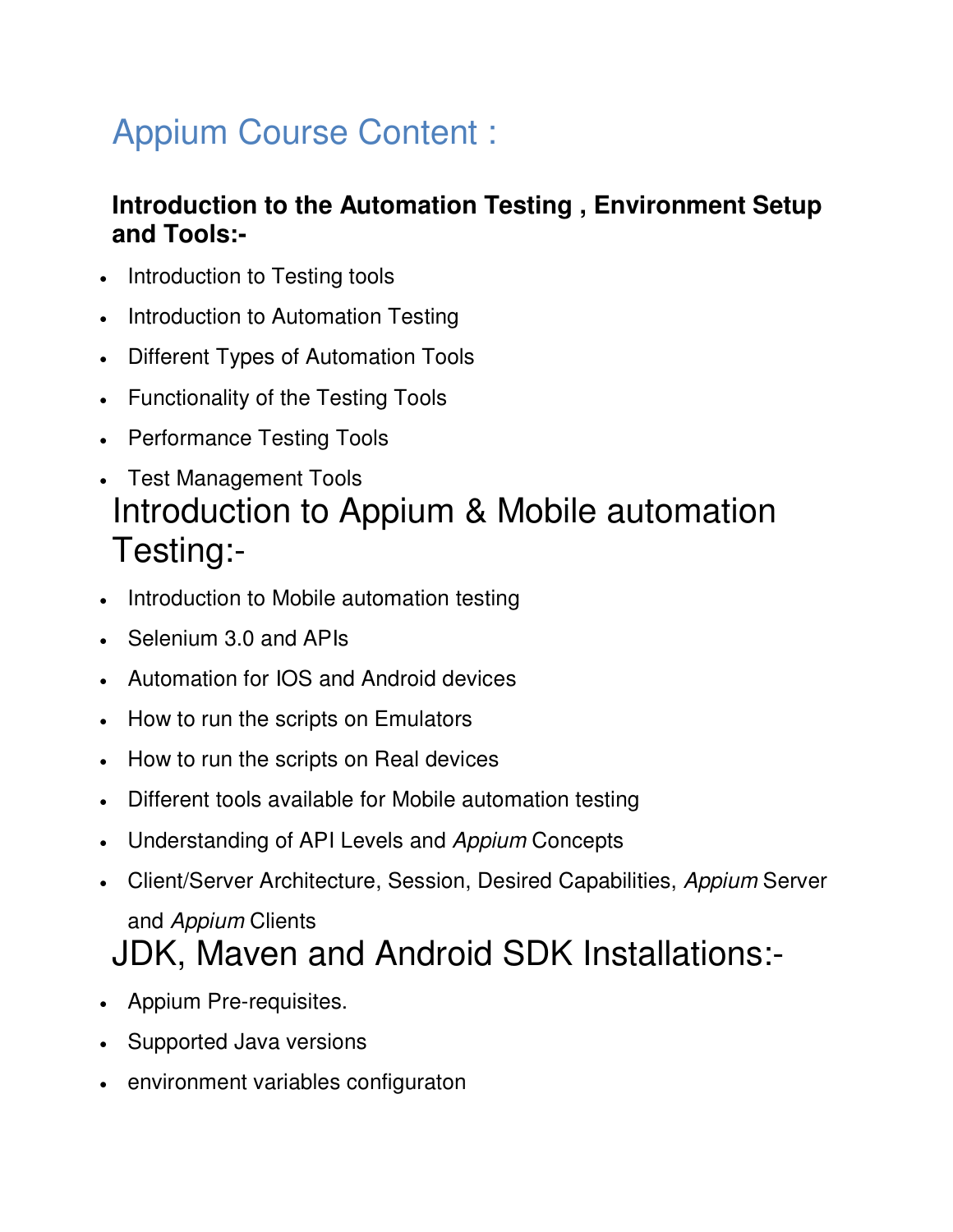- Jdk download and installation process
- Maven download and installation process on Windows
- Downloading Android SDK
- Taking a look at available Android Virtual Devices Appium Installation process on Windows:-
- Visiting *Appium*.exe
- Downloading *Appium* for Windows
- Downloading *Appium* jars and other dependencies
- Configuring SDK Manager
- Downloading different Android API levels
- Setting up Android environment variables
- Downloading *Appium* GUI Tool
- Understanding Application path, Package & Launch Activity
- Starting *Appium* Server
- Running a sample test to make sure everything works fine Downloading Appium Dependencies:-
- Understanding Desired capabilities class
- Extracting Packages and Activities information of pre and post installed apps
- Downloading *Appium* Maven Dependencies
- Adding Device Name
- Connecting real device to USB and running ADB commands Starting the Appium server programmatically Windows OS:-
- Starting the *Appium* server through code / programmatically on Windows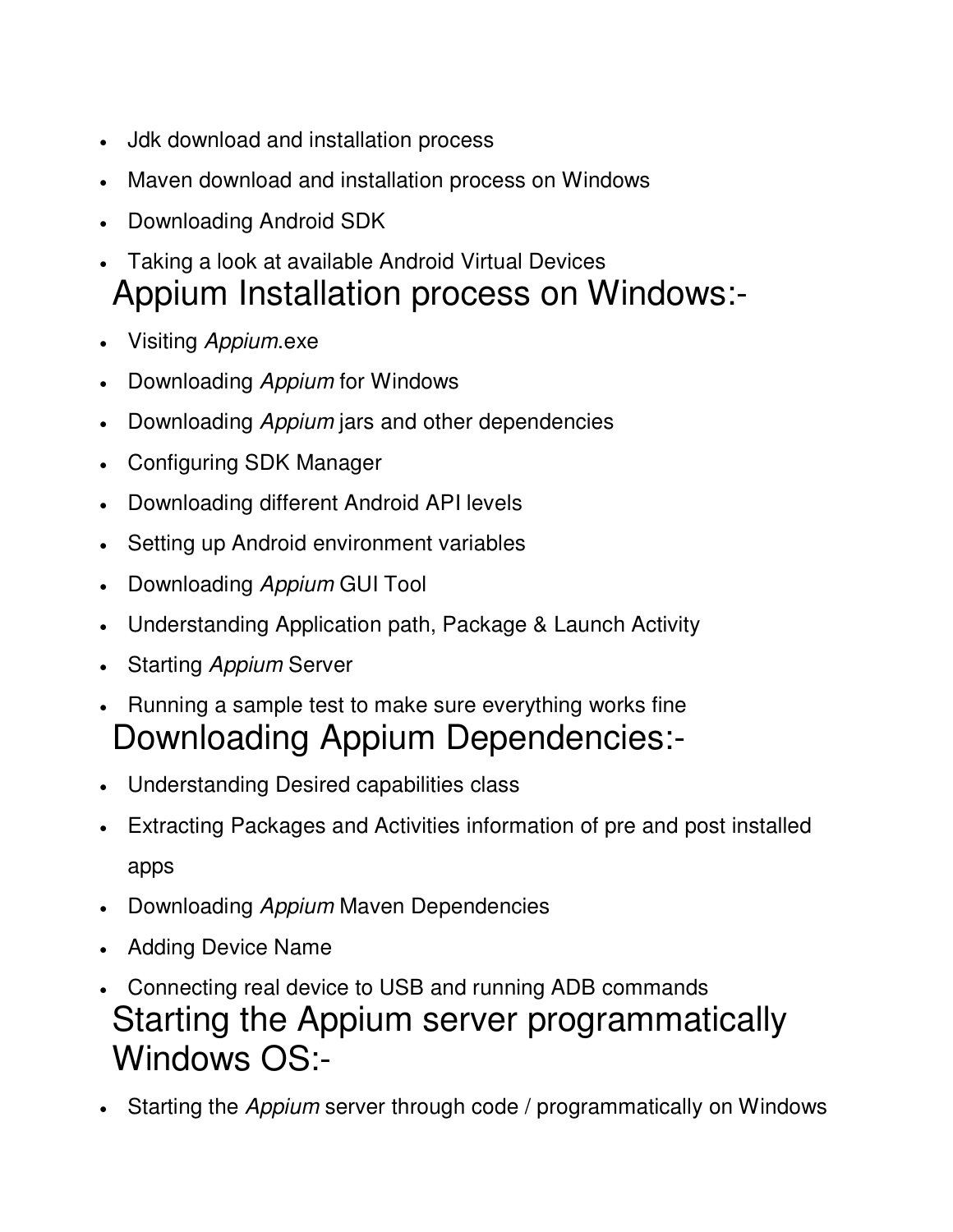- Downloading *Appium* Maven Dependencies
- Stopping the *Appium* server
- Kill all nodes UI Automaton Viewer:-
- Opening UI Automaton Viewer through SDK tools kit
- Understanding different locator strategies
- Taking the Device screenshot
- Device screenshot with Compressed hierarchy
- Understanding the different locator tags Inspection of Appium:-
- What is *Appium* Inspector?
- How and when to run it?
- Record and Play using *Appium* Inspector
- Locating elements with the help of *Appium* Inspector
- Inspector will only run with active session Object Repository:-
- What is object repository?
- How to use object repository in framework
- What is the use of maintain Object repository
- Types of creating object repository Additional Framework Features:-
- Execution with ANT
- Execution with Maven
- Execution with Continuous Integration tool i.e., Jenkins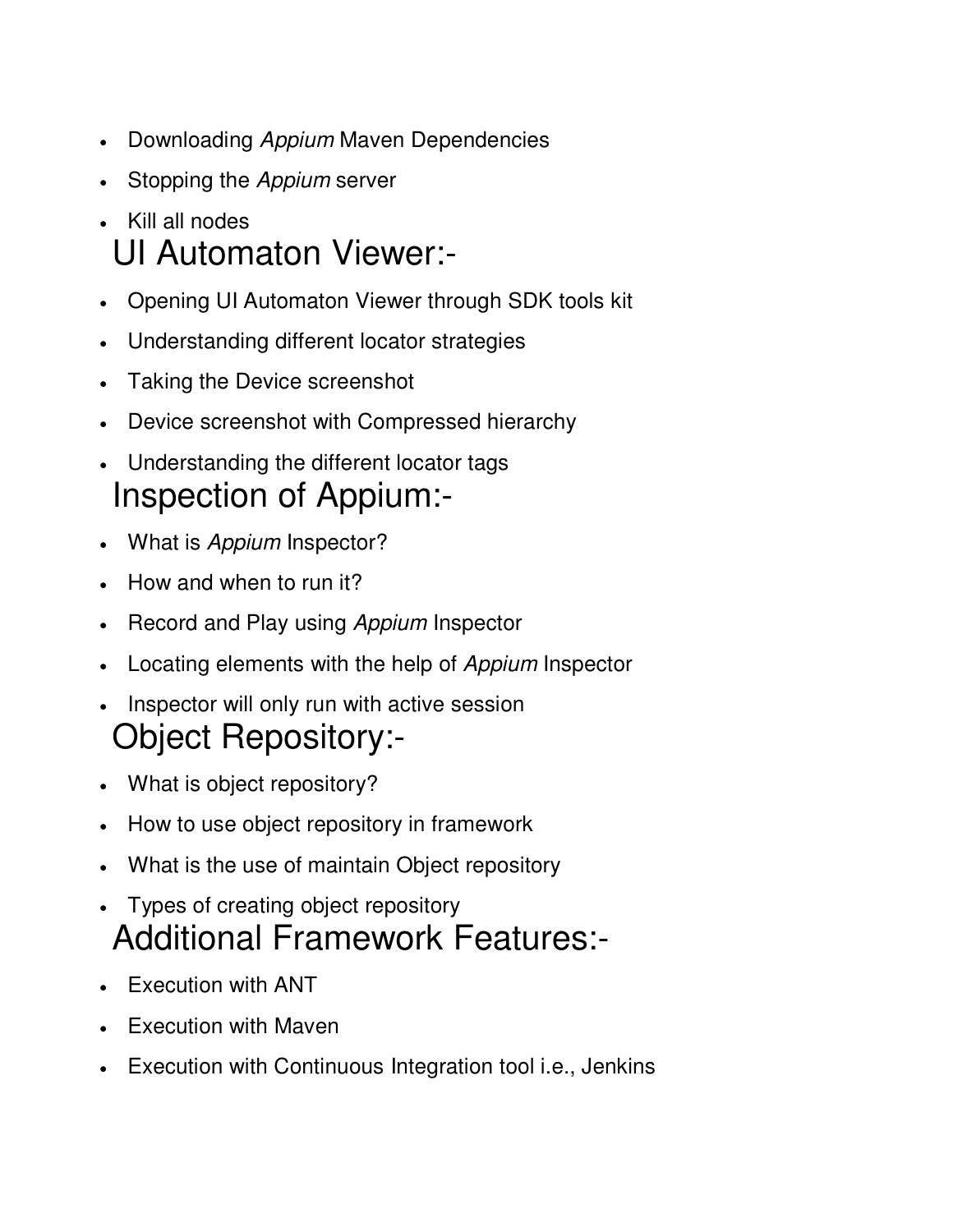## Object Locators and Techniques:-

- Locating Elements on the App
- What all can be locatable
- Locating elements within elements
- Locating multiple elements
- Find Element By Android UIAutomator
- Exploring UIAutomator API
- Finding Elements by ClassName
- Finding Elements by ids
- Finding Elements by Xpaths
- Using different functions inside UIAutomator class Exercises Testing Android Native, Hybrid & Web Apps on Windows:-
- Native App Test Making a call with Internal Dialer Application
- Native App Test Adding a new contact to Phonebook
- Native App Test Sending SMS from a real device
- Native App Test Automating a standard App
- TouchActions and Events Handling user gestures
- WebApp Test Automating Web based testing on Chrome Browser
- Hybrid App Test Automating the mobile messaging app Unit Test Framework:-
- JUnit Introduction
	- JUnit Annotations
	- JUnit Implementation in Selenium RC/ Web Driver Scripts
- TestNG Introduction